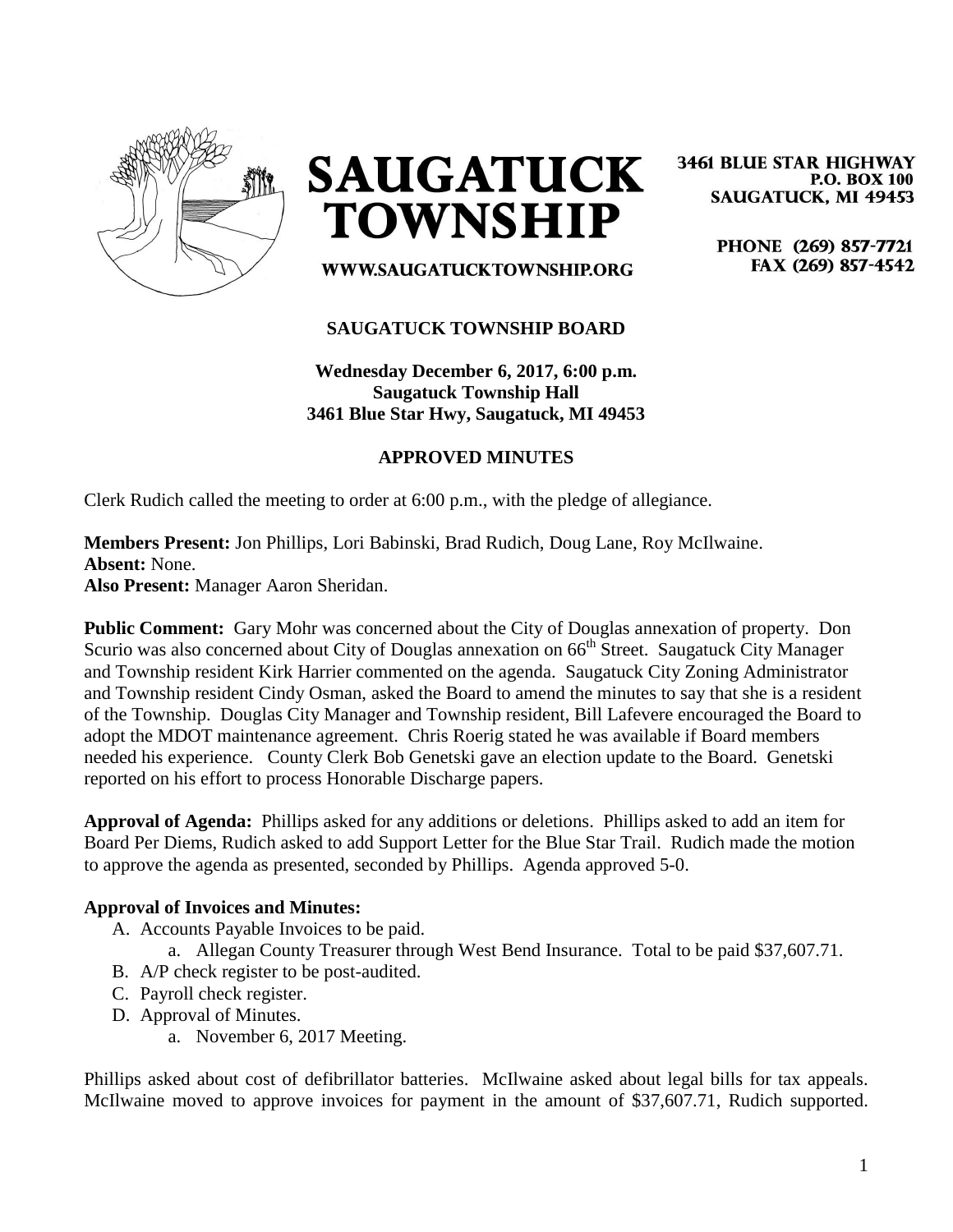Motion passes 5-0. Phillips asked to change the minutes concerning Cindy Osman as resident, McIlwaine asked to add "School" in the minutes. Phillips made the motion to approve the minutes as amended, Lane supported. Motion passes 5-0.

## **Correspondence:**

- A. Friends of the Blue Star Trail. Support for a bike trail on Lakeshore Drive at washout. McIlwaine suggested an item for the next meeting to discuss washout.
- B. Exit 41 Interchange Service District Utilities. Township Utilities Attorney Mike Homier drafted a letter to address issues with Laketown Township utilities.

## **Unfinished Business:**

A. Non-Motorized Path Maintenance Permit Agreement. Sheridan explained that information has been compiled by Jeanne VanZoeren of the Friends of the Blue Star Trail. VanZoeren discussed the Exit 36 corridor traffic and conditions to add a fourth corridor in the future. Tri-community growth would not be enough to warrant a study in the next 25 years. Traffic study standard would have to exceed 1,800 vehicles per day times 365 days, for MDOT to possibly add a fourth corridor. Equal size communities have agreed to these conditions often. Sheridan explained to the Board there are Grants available in future if a fourth corridor is required. Grants available from MDOT are 80/20 match. The Township has been fiscally responsible and has 100% of current years expenses in Fund Balance. This section of the Trail is part of a 5 year plan. Rudich read the motion provided by MDOT. Rudich made the motion to approve sample language of the Non-motorized path permit agreement as provided to the Saugatuck Township Board by MDOT, with the understanding that the Township Board commits to owning, operating, funding and implementing a maintenance program over the designed life of the non-motorized trail facilities at Exit 36 in Saugatuck Township, Allegan County constructed with Transportation Alternatives Program funding. Support from Babinski. McIlwaine asked about agreement. Motion passes 5-0.

#### **New Business:**

- A. Appointment to Parks Commission and ZBA Alternate. Sheridan talked with several previous applicants. Positions were published. McIlwaine made the motion to appoint Laurie Goshorn to the Park Commission, support by Babinski. Motion passes 5-0. Rebecca Israels asked to be appointed to the ZBA. Phillips made the motion to appoint Israels as ZBA Alternate, second by McIlwaine. Motion passes 5-0.
- B. Work Orders for Local Road Maintenance. Sheridan explained that Craig Atwood was taking over for Larry Brown, who retired. Phillips made the motion to approve the Township work order for special maintenance on public roads, 2018 Crack Seal, Chip Seal & Fog Coat Program. Rudich supported. Motion passes 5-0.
- C. Resolution for Property Tax 2018 Poverty Guidelines. McIlwaine made the motion to approve the 2018 Poverty Hardship Exemption Resolution. Phillips supported. Roll call vote: all vote yes. Resolution passes 5-0.
- D. Planning Commission Per Diem. Phillips called several municipalities and asked the Board to consider changing the Per Diem to \$80 per meeting, and change the ZBA also. Sheridan will check the budget. Phillips asked to bring the item to the next meeting.
- E. Letter of Support for Allegan County Commission Support for Blue Star Trail. Rudich stated that County Commissioner Dean Kapenga asked for a letter of support for the Blue Star Trail. Jeanne VanZoeren responded that Allegan County considering a Resolution to consider ownership of the Trail. Rudich made the motion to direct Sheridan to draft a letter of support for the Blue Star Trail, to the Allegan County Commissioners. Lane seconded. Motion passes 5-0.